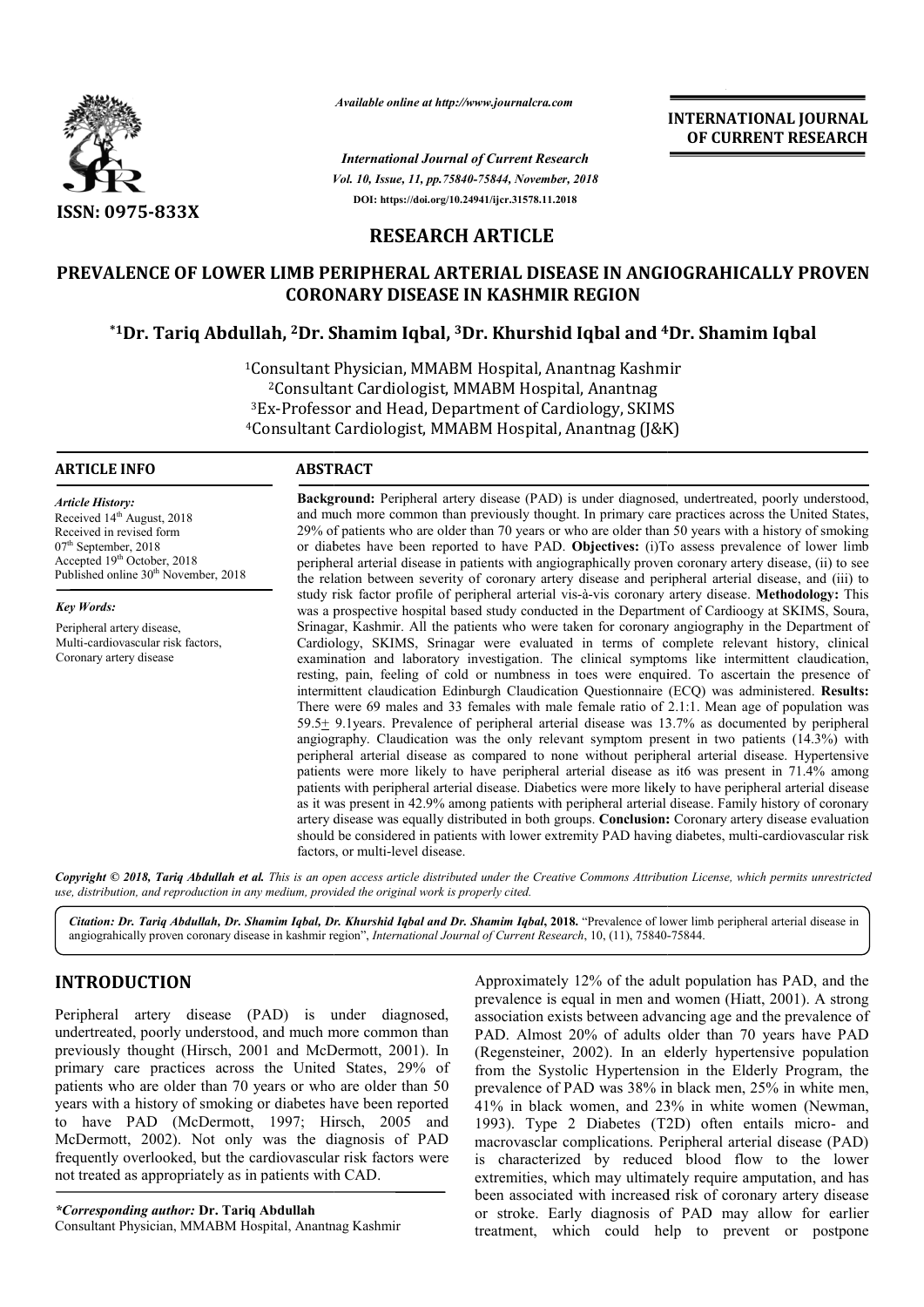complications associated with PAD. T2D patients with PAD are at increased risk of morbidity and mortality from cardiovascular diseases. Furthermore, PAD is an important risk factor of diabetic foot, and is also one of the major reasons for amputation (Boulton, 2004 and Prompers, 2008). It is therefore an urgent task know how to find PAD at an early stage. Diabetic retinopathy (DR), a microvascular complication, which can be screened easily by digital retinal photographs at an early stage, is now the leading cause of blindness in working-age adults<sup>11</sup>. Generally, DR progresses from nonproliferative diabetic retinopathy (NPDR) to proliferative diabetic retinopathy (PDR). However, diabetes does not necessarily progress to PDR in every patient (Fong, 2004 and Cunha-Vaz, 2005). The incidence of PDR increases as diabetic duration increases from 0 to 15 years. After 15 years, the incidence of developing PDR remains stable (Fong, 2004 and Klein, 1984). Many studies have shown that DR was associated with cardiovascular disease (CVD) (Kramer, 2011 and Reaven, 2008). Moreover, PDR was more strongly associated with CVD than was NPDR (Reaven, 2008 and van Hecke, 2005). PAD has been considered to be one of the subclinical cardiovascular diseases, which implies a possible link between lower extremity PAD and PDR.

#### **Aims and Objectives**

- To assess prevalence of lower limb peripheral arterial disease in patients with angiographically proven coronary artery disease in our setup.
- To assess relation between severity of coronary artery disease and peripheral arterial disease.
- To study risk factor profile of peripheral arterial vis-àvis coronary artery disease.

### **MATERIALS AND METHODS**

This was a prospective hospital based study conducted in the Department of Cardioogy at Sheri-Kashmir Institute of Medical Sciences (SKIMS), Soura, Srinagar, Kashmir. The study population comprised of patients who had angiographically proven significant coronary artery disease who had mean diameter stenosis of >50% diameter reduction of any coronary artery. The study was also designed to evaluated risk factors and clinical characteristics of peripheral arterial disease.

#### **Inclusion Criteria**

- All patients with angiographicall proven significant coronary artery disease.
- Informed consent for the study.

#### **Exclusion Criteria**

- Lack of informed consent
- Renal insufficiency where dye load was a concern.
- Patients with non-significant coronary artery disease or normal coronaries.
- Any contraindication for arterial puncture like refractory coagulopathy,
- Contrast allergy.

#### **Method of study**

All the patients who were taken for coronary angiography in the Department of Cardiology, SKIMS, Srinagar were evaluated in terms of complete relevant history, clinical examination and laboratory investigation. The clinical symptoms like intermittent claudication, resting, pain, feeling of cold or numbness in toes were enquired. To ascertain the presence of intermittent claudication Edinburgh Claudication Questionnaire (ECQ) was administered. It consisted of six questions:

- Question 1 assesses whether patients get any pain or discomfort on walking.
- Question 2 evaluated whether patients get this pain when they are standing still or sitting.
- Question 3 estimates whether patients get pain when they walk uphill or walk in a hurry.
- Question 4 determines whether get patients get this pain walking at an ordinary pace on level ground.
- Question 5 assesses whether if patients stand still the pain continues for more than 10 min or disappears within 10min.
- Question 6requires whether patients to mark
- On a diagram, where they actually get pain or discomfort.

If these criteria were fulfilled, based on Question6, a patients with definite claudication is one who indicates pain in the calf, regardless of whether the pain is also marked at other sites. A patient with atypical claudication was one who indicated pain in the thigh or buttock in the absence of any calf pain. Subject were not considered to have claudication if pain is indicated in the hamstrings, feet shins, joints or appears to radiate, in the absence of any pain in the calf (Gabriel, 2007). Data regarding cardiovascular risk factors like smoking, diabetes mellitus, hypertension, dyslipidemia and family history of coronary artery disease was collected. Smokers were grouped according to the classification of the patients in smokers at the interview (at least 10 cigarette per day) and non- smokers (those had given up smoking at least two years prior to the interview or those that had never smoked) (Gabriel, 2007). Hypertension was defined as treatment for elevated blood pressure or a systolic pressure greater than or equal to 140mmHg or diastolic greater than or equal to 90mmHg (Chobian, 2003). Patients were considered diastolic when they had prior diagnosis of diabetes or when they reported using insulin or hypoglycemic agents or if blood glucose fasting > 126 mg/dl, symptoms of diabetes with random blood glucose > 200mg.dl, 2 hour post-prandial plasma glucose >200 mg/dl (American Diabetes Association, 2007). Dyslipidemia was defined as treatment for dyslipidemia or serum cholesterol of >200mg/dl or serum triglycerides >150mg/dl (source National cholesterol Education programme-2003). Family history of coronary artery disease was defined present if any of first degree had documented coronary artery disease. Physical examination included body mass index, blood pressure, heart rate, physical signs of atherosclerosis (arcus, xanthelemas, xanthoma) and peripheral pulses, presence of any gangrene or foot ulcers. Lower limp pulses were qualified as present, week or absent. The Body Mass Index (BMI) was calculated as body weight divided by the height squared  $(kg/m<sup>2</sup>)$ . Obesity was considered with BMIs greater than 30 kgm<sup>2</sup>.

#### **Statistical Analysis**

Data was expressed as mean+SD and percentage. Intergroup comparison was done by using Mann-Whitney U test and further on risk was estimated by Odd's ratio.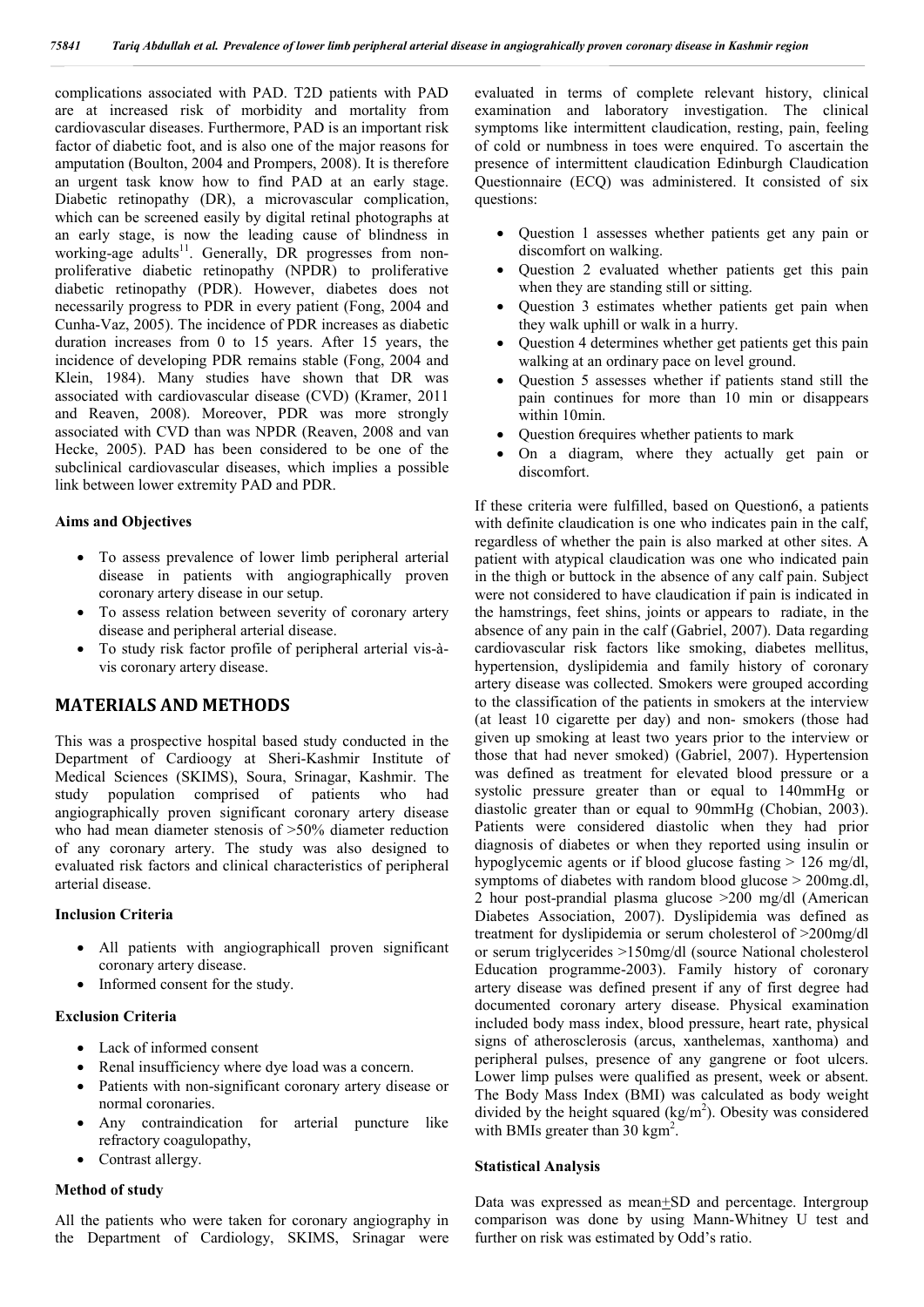## **RESULTS**

This study was Hospital based, prospective study to find prevalence of lower limp peripheral arterial disease in patients with angiographically proven coronaryartery disease, to assess relation between severity of coronary artery disease and peripheral arterial disease and to study risk factor profile peripheral arterial disease vis-à-vis coronary artery disease.

Study population consisted of 102 patients who had positive angiography for coronary artery disease and subjected to peripheral angiography for in the same setting. There were 69 males and 33 females with male female ratio of 2.1:1.Mean age of population was  $59.5 \pm 9.1$ years. Prevalence of peripheral arterial disease was 13.7% as documented by peripheral angiography. Most of patients with peripheral arterial disease were  $> 60$  years (71.4%), so peripheral arterial disease was more common in older age. Males (75%) outnumbered females (25%) in peripheral arterial disease group, but the difference was not statistically significant. Claudication was the only relevant symptom present in two patients (14.3%) with peripheral arterial disease as compared to none without peripheral arterial disease. While normal pulse examination did not rule peripheral arterial disease, but abnormalities were strongly associated with peripheral arterial disease. Mean BMI was  $23.2\text{kg/m}^2$ . There was no statistically significant difference between BMI in patients with and without peripheral arterial disease.

Smoking was equally distributed between patients with and without peripheral arterial disease. Hypertensive patients were more likely to have peripheral arterial disease as it6 was present in 71.4% among patients with peripheral arterial disease. Diabetics were more likely to have peripheral arterial disease as it was present in 42.9% among patients with peripheral arterial disease. Dyslipidemia was not associated with increased risk of peripheral arterial disease. Family history of coronary artery disease was equally distributed in both groups. Multi-vessel coronary artery disease was present in 92.9% of peripheral arterial disease patients ad determined a higher risk.

### **DISCUSSION**

Atherosclerosis is a systemic process with variable expression in different vascular beds<sup>22</sup>. Coronary artery disease (CAD), carotid artery stenosis (CS) and peripheral arterial based studies have attempted to define the overlap between PAD and CAD. The prevalence of CAD in patients with significant PAD is well defined, with at least a 60% incidence of CAD, and nearly all patients with some degree of  $CAD<sup>23</sup>$ . The proportion of patients with CAD and PAD is estimated to be between 15% and 40% (Hirsch, 2001; Aronow, 1994; CAPRIE Steering Committee, 1996). In our study, 102 patients were enrolled. The mean age of patients was 59.5+9.1 years similar as reported by Choi *et al* (Choi, 1995).

**Table 1. Age and Gender Distribution of Studied Subject**

| Age $(yr)$  | Male |                     | Female   |                     | Total |                     | P value      |
|-------------|------|---------------------|----------|---------------------|-------|---------------------|--------------|
|             | N    | $\%$                | N        | $\%$                | N     | $\%$                |              |
| < 40        | 8    | 11.6                | $\theta$ | $^{(1)}$            | 8     | 7.8                 | $0.419$ (NS) |
| 41 to 50    | 2    | 2.9                 | 8        | 24.2                | 10    | 9.8                 |              |
| 51 to 60    | 25   | 36.2                | 12       | 36.4                | 37    | 36.3                |              |
| 61 to 70    | 31   | 44.9                | 11       | 33.3                | 42    | 41.2                |              |
| >70         |      | 4.3                 |          | 6.1                 |       | 4.9                 |              |
| Total       | 69   | 67.6                | 33       | 32.4                | 102   | 100                 |              |
| $Mean + SD$ |      | $59.4 + 9.4(38.78)$ |          | $59.8 + 8.5(45,75)$ |       | $59.5 + 9.1(38,78)$ |              |

|  | <b>Table 2. Clinical Symptoms of Studied patients</b> |  |  |  |
|--|-------------------------------------------------------|--|--|--|
|--|-------------------------------------------------------|--|--|--|

|              | No. of Patients | $\%$ age |
|--------------|-----------------|----------|
| Claudication |                 | 1.9      |
| Rest Pain    |                 | 0.0      |
| Foot Ulcers  |                 |          |

|                       |         | No. of Patients | %age |
|-----------------------|---------|-----------------|------|
| Smoking               | Present | 58              | 56.7 |
|                       | Absent  | 44              | 43.3 |
| Hypertension          | Present | 46              | 45.1 |
|                       | Absent  | 56              | 54.9 |
| Diabetes Mellitus     | Present | 21              | 20.6 |
|                       | Absent  |                 |      |
| Dyslipidemia          | Present | 81              | 79.4 |
|                       | Absent  | 41              | 40.2 |
| <b>Family History</b> | Present | 10              | 9.8  |
|                       | Absent  | 92              | 90.2 |

**Table 3. Distribution of risk factors in the studied patients**

#### **Table 4. Number of Vessel Involved in relation with Peripheral Artery Disease**

| No of Vessels Involved | CAD with PAD |               | CAD without PAD |               | P value        |
|------------------------|--------------|---------------|-----------------|---------------|----------------|
|                        |              | $\frac{0}{0}$ |                 | $\frac{0}{0}$ | $0.000$ (sig.) |
| One                    |              | 7.1           | 34              | 38.8          |                |
| Two                    |              | 28.6          | 42              | 47.7          |                |
| Three                  |              | 63.3          | 12              | 13.7          |                |
| Total                  | 4            |               | 88              | 86.3          |                |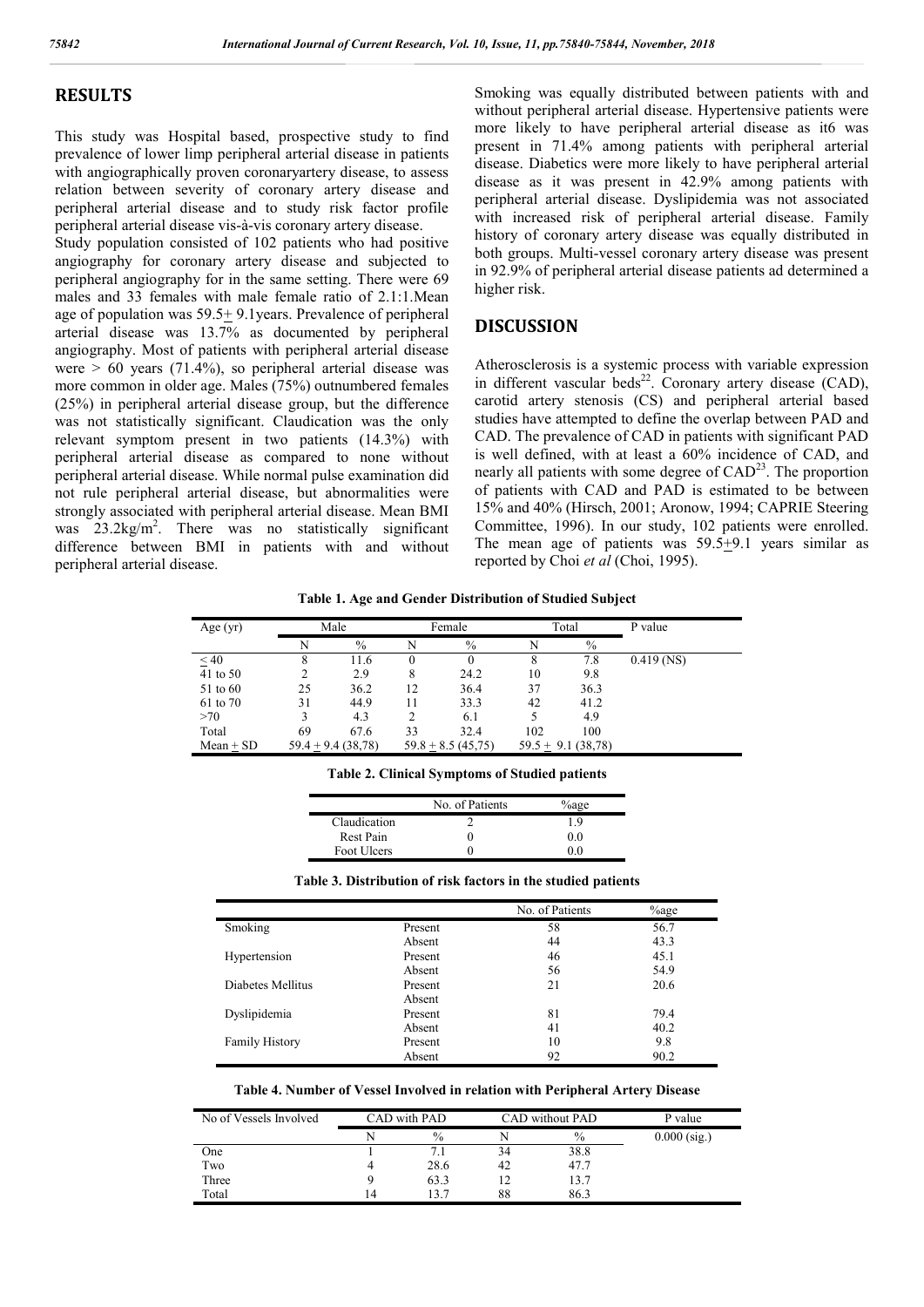Mean age was  $63.5 \pm 9.1$  years. Prevalence of lower limp peripheral artery disease by angiography was 13.7%, the result were a nearly similar to the study done by Przewlocki *et al* (Przewlocki, 2009). There were a total of 14 patients in CAD with PAD group and 88 patients in CAD without PAD group. Overall there were  $55(53.9%)$  patients in the group  $\leq 60$  years and 47 (46.1%) patients in the age group  $>60$  years. In the CAD with PAD group 4 (28.6%) patients were  $\leq 60$  years of age and 10 (71.4%) patients were in the age group  $> 60$  years, in contrast to the Cad without PAD group wherein 51 (58%) patients were <60 years of age and 37 (42%) patients were in >60 years age group. The difference between the two age groups (i.e.  $\leq 60$  and  $> 60$  years) vis-à-vis the PAD was statistically significant with a p value of 0.041. Mean age in CAD with PAD group was  $63.6 \pm 8.9$  years as compared to 58.9+9.1 years in CAD without PAD group. Our result were in similar to Choi *et al*. (Choi, 1995), where mean age was 61.1 + 9.2 years for years coronary disease patients with peripheral arterial disease compared to  $57.5 +10.2$  years in artery disease patients without peripheral arterial disease. Out of 102, 69 (66.7%) patients were males and 33 (33.3) patients were females with a male female ratio of 2.1:2. In the CAD with PAD group 4 (28.6%) patients were females and 10 (71.4%) patients were males, in contrast to the CAD without PAD group wherein 29 (33%) patients were females and 59 (67%) patients were males. The gender difference was statistically  $(p=0.746)$ . The results were in agreement with the study done by Dieter RS *et al* (Dieter, 2003). Study by Hirsch AT *et al*. (Hirsch, 2001). Revealed less than 6% of newly diagnosed patients and 13% of previously diagnosed patients of peripheral vascular disease presented with classic claudication. In our study out of 102 patients only 2 (1.9%) patients presented with symptoms of limb claudication these 2 patients were in the CAD with PAD group (total of 14 patients) accounting for 14.2% patients in this group who had symptoms of PAD compared to none in CAD without PAD group. Results were similar to Hirsch At *et al* (Hirsch, 2001). Rest pain and foot ulcers were present in none of the patients. Out of 102 patients pulse abnormalities were present in 2 patients.

Dorsalispedis was not palpable in 1 patients on right side and posterior tibial artery was not palpable in other patient on left side. The findings were consistent with study done by Bashir and Aslam30. Both the patients belonged to CAD with PAD group. None of the patients had abnormalities in femoral or popliteal arteries, auscultatory bruits or gangrene. Physical signs of atherosclerosis like xanthlesmas and CAD with PAD group with rest 4 (4.9%) patients, 1 (7.1%) patients belonged to CAD with PAD group with rest 4 (4.5%). Patients the difference was statistically insignificant (p=0.677).Smoking was the most common risk factor present in 58 (56.7%) patient out of total 102 patients. Smoking was equally distributed in both groups, 8(57.1%) patient in CAD with PAD group as compared to 50 (56.8%) patients in without peripheral arterial disease group. The difference was statistically insignificant (p=0.982). our result were similar to study by Choi DH *et al* (Choi, 1995) wherein 35 patients (71.4%) were smokers in peripheral vascular disease group as compared to 83 patients (64.3%) in the group without peripheral vascular disease. The difference was statistically insignificant. In the study conducted by Choi *et al* (Choi, 1995), there were 27 (55.1%) patients with hypertension in peripheral vascular disease group as compared to 47 (36.4%) patients in the group without peripheral vascular disease. The difference was statistically significant (p=0.024). In our study out of 102 patients, a total

of 46 (45.1%) patients were hypertensive. 10 (71.4%) patients were hypertensive in CAD with PAD groups as compared to 36 (40.9%) patients in CAD without PAD group. The difference was statistically significant (p=0.034). Our results were consistent with the study by Choi *et al*. (Choi, 1995). The likelihood of peripheral arterial disease was 3.6 times more among hypertensive. Dieter *et al*. (Dieter, 2003), studies a total of 100 patients with coronary artery disease. 17 (42.5%) patients were diabetic in peripheral vascular disease group as compared to 11 (18.3%) patients in the groups without peripheral vascular disease. The difference was statistically significant (p=0.012). In our study diabetes mellitus was present in 21 (20.6%) patients.

In CAD with PAD group, diabetes was present in 6 (42.9%) patients as compared to 15 (17.1%) patients is CAD without PAD group. The difference was statistically significant  $(p=0.027)$ . Put results were consistent with the study conducted by Dieter RS *et al* (Dieter, 2003). The likelihood of peripheral arterial disease was 3.6 times more among diabetics. Out of total 102 patients studies, dyslipidemia was present in 41 (40.2%) patients, in CAD with PAD group dyslipidemia was present in 5 (35.7%) patients as compared to 36 (40.9%) patients in CAD without PAD group. The difference was statistically insignificant  $(p=0.714)$ . Our results were comparable to study by Choi *et al*<sup>27</sup>. In their study, there were 10 (20.4%) patients in peripheral vascular disease group as compared to 22 (22.5%) patients in the group without peripheral vascular disease. The difference was statistically insignificant. In our study, positive family history of coronary artery disease was present in 10 (9.8%) patients in CAD with PAD group positive family history was present in  $1(7.1\%)$ patients as compared to 9(10.2%) patients in CAD without PAD. The difference was statistically insignificant (p=0.720). However, Kafetzakis *et al*. (Kafetzakis, 2001), evaluated 203 patients with positive coronary angiography for coronary artery disease and no symptomatic lower limp arterial disease. A hundred and ten of them had a positive coronary angiography and the presence of occult aorto-iliac disease whereas the remaining 93 patients had only a positive coronary angiography. The positive family history was present in both groups but with a significantly higher prevalence in the patients with occult aorto-iliac disease (p=0.001). In our study, out of 102 patients, most had too vessel involvement 46 (45.1%) patients, followed by one vessel involvement in 35 (34.3%) patients and triple vessel involvement in 21 (20.6%) patients. None of the patients had left main coronary artery involvement. Single vessel involvement was in 1 (7.1%) patient in CAD with PAD group as compared to 34 (38.8%) patients in group CAD without PAD. 4 patients (28.6%) had two vessel involvement in PAD group with 42 was more in PAD group with 9 (64.3%) patients as compared to 12 (13.7%) patients in group without PAD. The results were consistent with the study by Basir E Aslam (Bashir, 2001). They studied a total of 200 patients with peripheral arterial disease in 45 patients. Out of 45 patients, 30 (66.7%) patients with evidence of peripheral arterial occlusive disease had triple vessel disease as compared to 13 (28.9%) patients with double vessel disease and 2 (4.4%) patients had single vessel disease. Incidence of PAD among multivessel disease (two and three vessel) in our study was 8.2 times more likely than single vessel disease patients with a marginal significance. Moreover, likelihood of PAD among triple vessel disease patients 11.4 times more than single and double vessel disease that was significant.